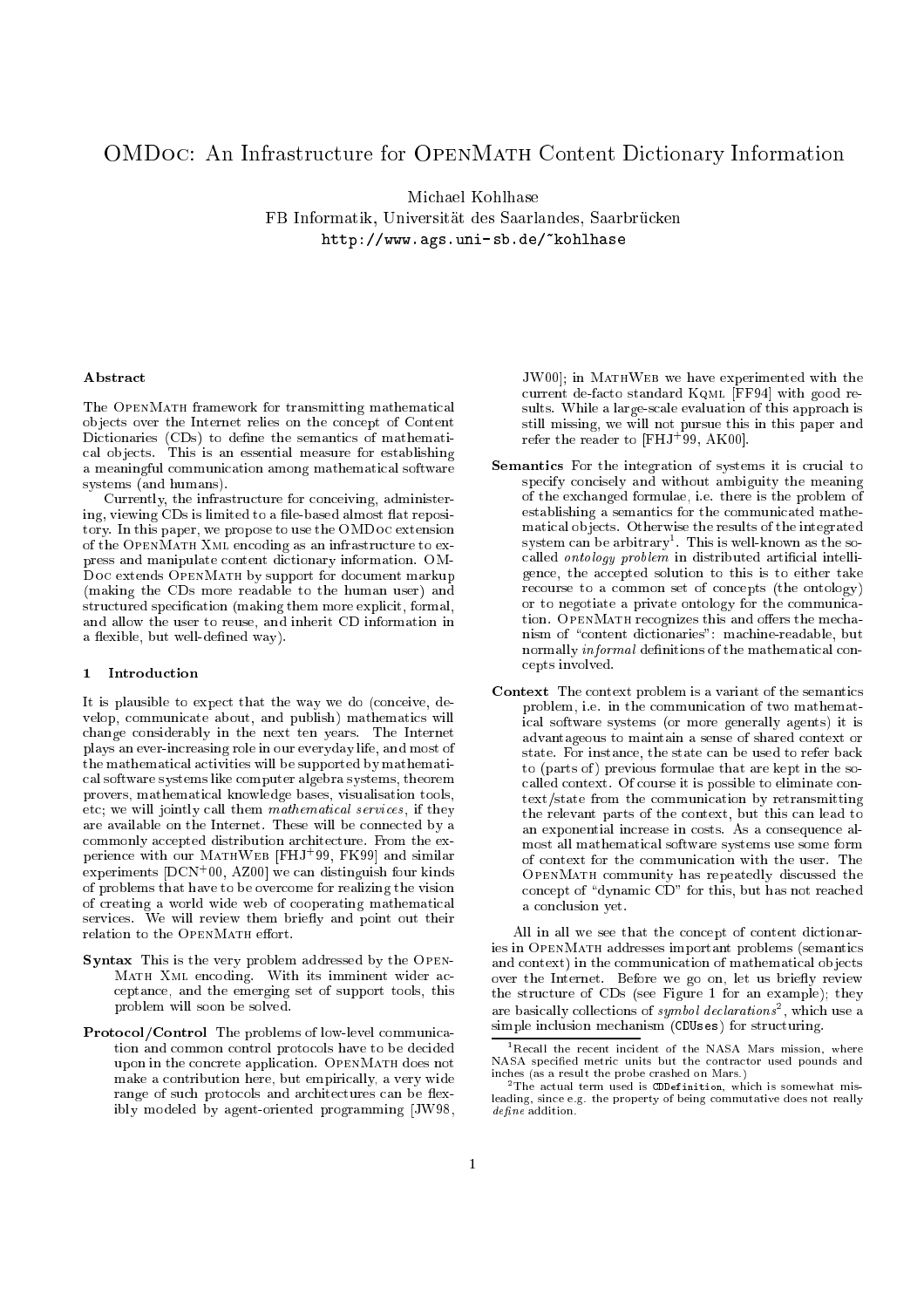

Figure 1: An OPENMATH Content Dictionary

Symbol declarations contain a description of the symbol together with a set of "commented mathematical properties" (CMP) and "formal mathematical properties" (FMP) in the form of OPENMATH objects. As we see in Figure 1, these can be arbitrary properties of the symbol (e.g. commutativity, but not associativity in the concrete example of  $arith1$   $ocd)$ 

Note that this way of specifying the meaning of symbols is at best a partial solution, since the OPENMATH framework does not offer any support for ensuring consistency, conciseness, or manipulation of CDs. In short, CDs are not *primary objects* in OPENMATH:

- They are machine-readable (OPENMATH specifies an XML document type definition), but not machineunderstandable, since the only part of their content that is fully formalized is administrative information like review- and expiry dates.
- . They are not objects intended for communication themselves, but are rather viewed as background references for the implementors of phrase-books. OPEN-MATH does provide an encoding of CDs as OPENMATH objects, but there are no phrase-books or applications using that.

As a consequence, their content is largely informal (only Humans can interpret them anyway). Unfortunately, OPEN-MATH misses out on the opportunity to serve also as a standard for the theorem proving and software engineering (algebraic specification communities and program verification), where the precise (and machine-understandable, i.e. formal) specification of meaning is essential.

Changing this situation, by providing support for making the semantics of mathematical objects explicit or even formal is in some sense a much larger task, which involves formalizing the mathematical theories behind them. We will show that an extension of OPENMATH (called OMDoc), can be used as an infrastructure to support this task. In fact we claim (and we will substantiate this in section 6) that OM-Doc is a good drop-in replacement for CDs in OPENMATH.

#### $\overline{2}$ OMDOC: OPENMATH Documents

OMDoc extends the OPENMATH standard to encompass mathematical documents (see [Koh00a]). This is suitable for our task since almost all of mathematics (specifications and properties of mathematical objects) is currently communicated in document form (publications, letters, e-mails,  $talks,...).$  As these documents have a complex structure of their own (often left implicit by typographic conventions). the specific task to be solved in the extension to OPENMATH is to provide a standardized infrastructure for this as well.

As a consequence, OMDoc provides two sorts of markup devices: for

- microstructure of mathematical texts this largely comprises the general pattern "definition, theorem, proof" that has long been considered paradigmatic of mathematical documents like textbooks and papers. Furthermore OMDoc supports for auxiliary items like explanatory text, cross-references, exercises, applets, etc. See [Koh00c] for details. In a nutshell, OMDoc uses specialized XML elements for all of these which may contain text representations (in form of CMPs) and formal versions (in the form of FMPs) of the mathematical content.)
- macrostructure in terms of mathematical theories. For this, OMDoc techniques from the field of software engineering (see e.g. [LEW96] for an introduction to algebraic specification), which focuses around the structured specification of structured formal theories of the behaviour of software and hardware.

In this paper, we will presuppose an intuition about the microstructure of mathematical texts, but concentrate on the treatment of mathematical theories (see section 3).

OMDoc is developed in the MATHWEB project (see http://www.mathweb.org) to serve as

- · a communication standard between mathematical services  $[FHJ<sup>+</sup>99, FK99]$ .
- a data format that supports the controlled refinement from informal presentation to formal specification of mathematical objects and theories. Basically, an informal textual presentation can first be marked up. by making its discourse structure<sup>4</sup> explicit, and then formalizing the textually given mathematical knowledge in logical formulae (by adding FMP elements; see [Koh00c] for details.
- $\bullet$  a basis for *individualized (interactive)* books. OMDoc documents can be generated from the MBASE service (see section 6) making use of the discourse structure information encoded in MBASE. This application is joint work with Arjeh Cohen's OPENMATH project at Eindhoven.

We are currently evaluating OMDoc in the development of a user-adaptive interactive book including proof explanation based on IDA [CCS99]. The OMDoc representation supports the formalization of (parts of) the mathematical knowledge in IDA and makes it accessible to the  $\Omega$ MEGA [BCF<sup>+</sup>97] mathematical assistant system, which can

 $3$ We have used the mathematical notation instead of the OPEN-MATH representation to conserve space here.

<sup>&</sup>lt;sup>4</sup>classifying text fragments as definitions, theorems, proofs, linking text, and their relations; we follow the terminology from computa tional linguistics here.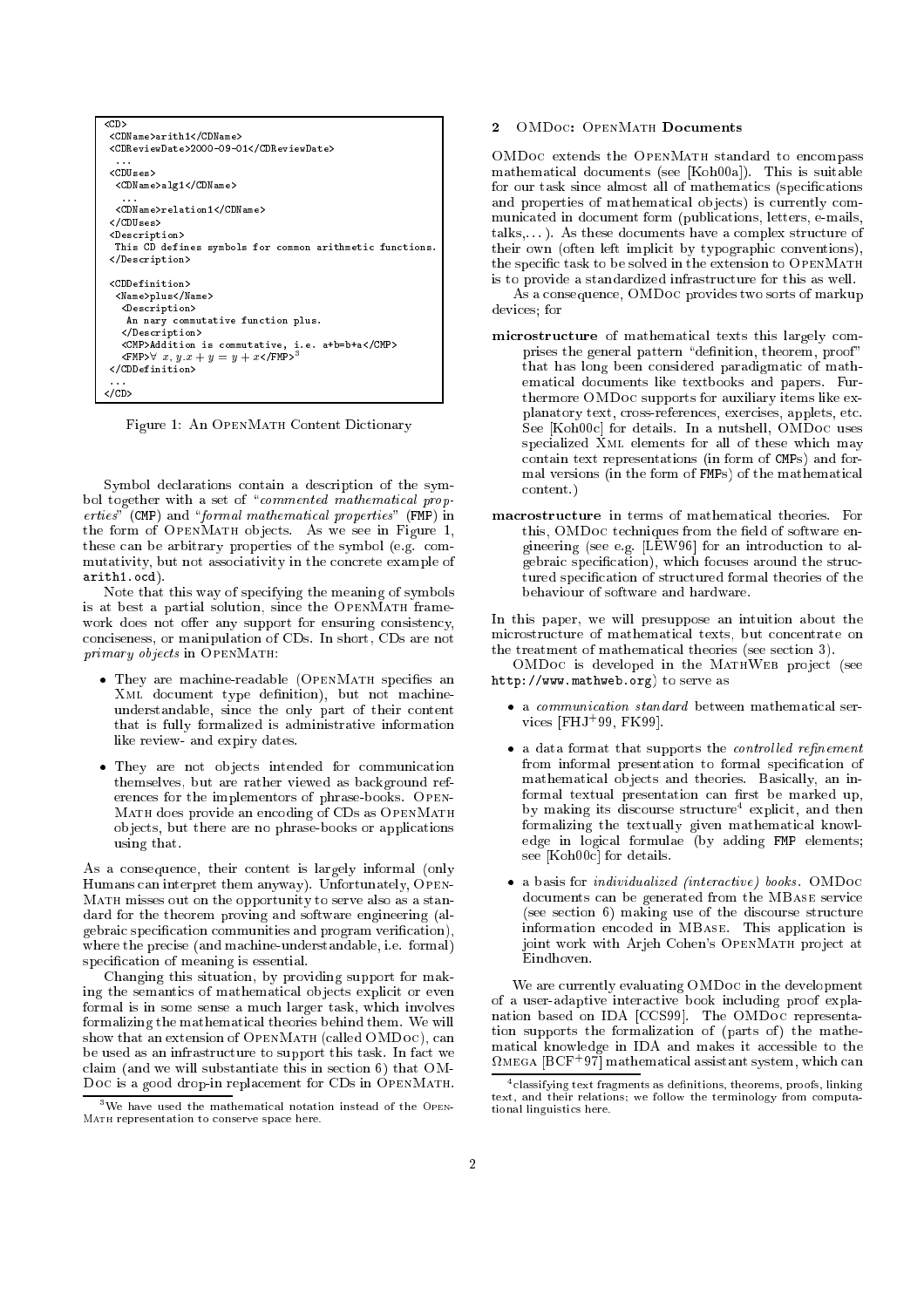prove some of the problems either fully automati
ally (by proof planning) or in interaction with the user. This newly developed formal data (it is not present in IDA now) will enable the reader to read and experiment with the proofs behind the mathemati
al theory, mu
h as she an in the present version with the integrated omputer algebra sys- $\rm \,tan \, \, GAP \,$  [S<sup>+</sup>95].

In the context of this project, we have developed sophisticated mechanisms to translate OMDoc representations to output formats like L<sup>AT</sup>EX, HTML, MATHML, and the communication formats of mathematical services including theorem provers and omputer algebra systems. This allows to browse OMDo
s on the web and to produ
e ni
e printed output.

We also have first **authoring tools** for OMDoc that simplify generating OMDoc documents for the working mathematician. There is a simple OMDoc mode for emacs, and a L<sup>A</sup>T<sub>E</sub>X style [Koh00b] that can be used to generate OMDo representations from LATEX sour
es and thus help migrate existing mathematical documents. A second step will be to integrate the ETEX to OPENMATH conversion tools developed in the OPENMATH Esprit project. Michel Vollebregt has built a program that traverses an OMDo and substitutes various representations for formulae (including the MATHEMATICA, GAP, and MAPLE representations) with the corresponding OPENMATH representations.

#### 3 Mathemati
al Theories in OMDo

Traditionally, mathemati
al knowledge has been partitioned into so-called theories (see [FGT92, Far00] for an introduction), often centered around certain mathematical objects like groups, fields, or vector spaces. Theories have been formalized as olle
tions of

- signature de
larations (the symbols used in a particular theory, together with optional typing information). tion).
- and laws (the logical characteristic theory).
- theorems; these are into the proposed; a community reduct they are entailed by the axioms.

In software engineering a closely related concept is known under the label of an (algebraic) specification, that is used to spe
ify the intended behavior of programs. There, the concept of a theory (specification) is much more elaborated to support the structured development of specifications. Without this structure, real world specifications beome unwieldy and unmanageable.

In OMDoc, we support this structured specification of theories; we build upon the technical notion of a development graph [Hut99], since this supplies a simple set of primitives for structured specifications and also supports management of theory change. Furthermore, it is logically equivalent to a large fragment of the emerging Casl standard [CoF98] for algebraic specification (see [AHMS00]).

All specification languages support mechanisms for specifying signature and axiom information, in particular, most also support abstract data types as a convenient shorthand for sets of inductively defined objects and recursive functions on these. We will subsume these under the label of simple theories and dis
uss their representation in OMto discuss the issue of structuring and reusing theories by importing material from other theories.

### 4 Simple Theories

Theories are specified by the theory element in OMDoc. Since signature and axiom information are particular to a given theory, the symbol, definition, and axiom elements must be ontained in a theory as sub-elements.

| <theory id="monoid"></theory>                                                                |
|----------------------------------------------------------------------------------------------|
| <symbol id="monoid"></symbol>                                                                |
| <commonname xml:lang="en">monoid</commonname>                                                |
| <commonname xml:lang="de">Monoid</commonname>                                                |
| <commonname xml:lang="it">monoide</commonname>                                               |
| <signature system="simply-typed"></signature>                                                |
| $set[any] \rightarrow (any \rightarrow any \rightarrow any) \rightarrow any \rightarrow box$ |
|                                                                                              |
| $\langle$ /symbol>                                                                           |
| $\langle$ /theory>                                                                           |

Figure 2: An OMDoc symbol declaration

symbol This element specification for symbols for mathematical form concepts, such as 1 for the natural number "one",  $+$  for addition,  $=$  for equality, or group for the property of being a group. The symbol element has an id attribute which uniquely identifies it (in a OMDoc document).

This information is sufficient to allow referring back to this symbol as an OPENMATH symbol. For instance the symbol de
laration in Figure 4 gives rise to an open between the reference that the second complete that the second complete that the second complete that is not a second complete the second complete that is a second complete that is a second complete that is a second c d="monoid" name="monoid"/>.

If the do
ument ontaining this symbol element is stored in a data base system, the OPENMATH symbol could be looked up by its common name. The type information specified in the signature element chara
terizes a monoid as a three-pla
e predi
ate (taking as arguments the base set, the operation and a neutral element).

definition  $\mathbb{R}^n$  definitions give measured to (groups of ) symmbols (de
lared in symbol elements elsewhere) in terms of already defined ones. For example the number 1 can be defined as the successor of 0 (specified by the Peano axioms). Addition is usually defined recursively, etc.

The OMDo definition element supports several kinds of definition mechanisms specified in the type attribute, urrently:

- simple The FMP  $\sim$  OpenMath representation and OpenMath representation and OpenMath representation and OpenMath representation and OpenMath representation and OpenMath representation and OpenMath representation and OpenMa tion of a logi
al formula that an be substituted for the symbol specified in the item attribute of the definition.
- indu
tive The formal part is given by a set of re
ursive equations whose left and right hand sides are specified by the pattern and value elements in requation elements. The termination proof necessary for the well-definedness of the definition can be specified in the just-by attribute of the definition.
- impli
it Here, the FMP elements ontain a set of logi
al formulae that uniquely determines the value of the symbols that are specified in the items slot of the definition. Again, the necessary proof of unique existence can be specified in the just-by attribute.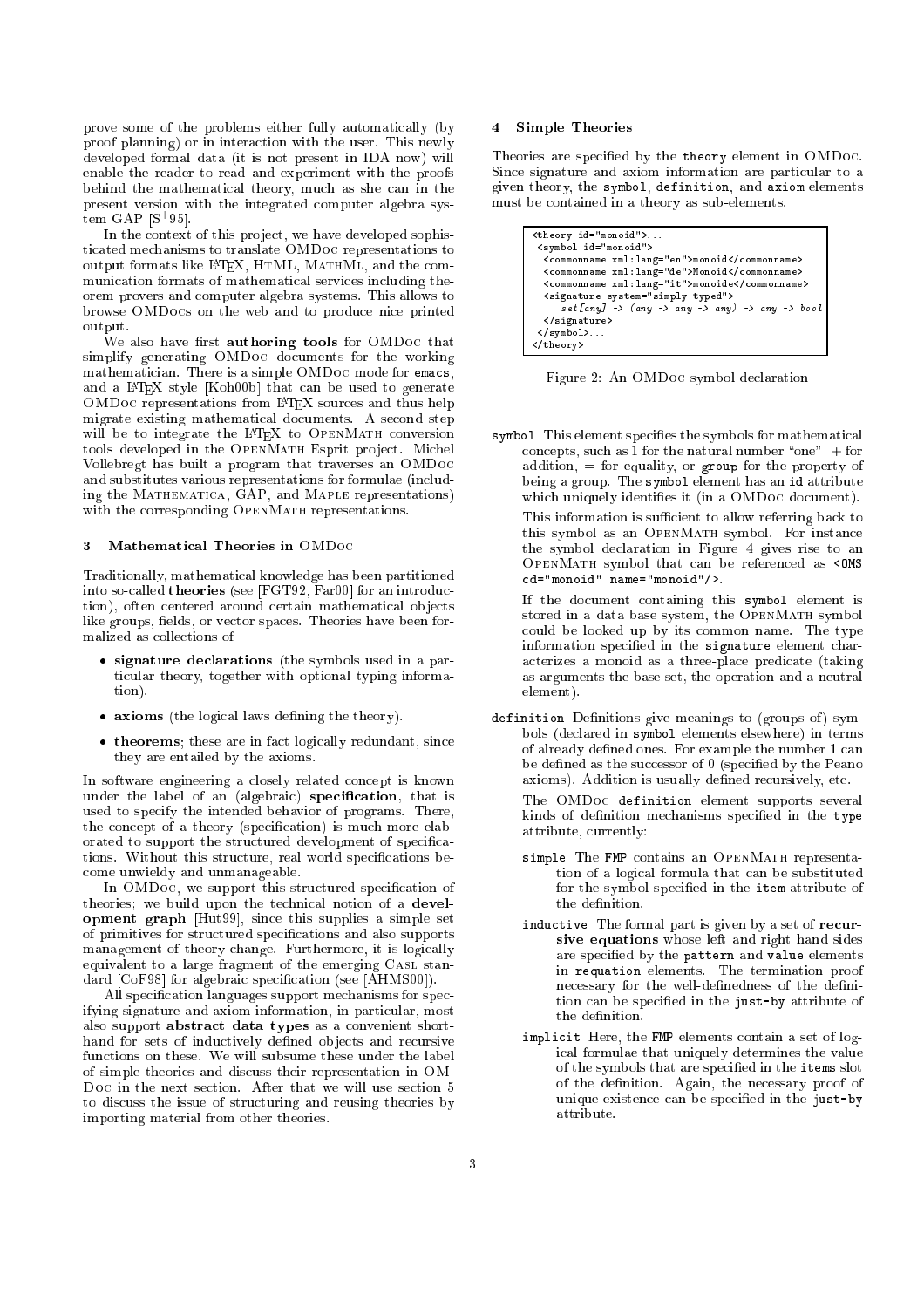obj This an be used to dire
tly give the on
ept de fined here as an OPENMATH object, e.g. as a group representation generated by a omputer algebra system.

Figure 4 gives an example of a (simple) monoid definition.

For a description of abstract data types see [Koh00c].

```
<definition id="mon.d1" item="monoid" type="simple">
 A structure (M, *, e), is called a monoid,
  if (M, *) is a semi-group and e a unit for *.
 \epsilon/\simMP></CMP>
</definition>
```
Figure 3: A Definition of a monoid

## 5 Complex Theories and Inheritan
e

Not all definitions and axioms need to be explicitly stated in a theory; they an be inherited from other theories, possibly transported by signature morphism. The inheritan
e information is stated in an imports element.

imports This element has a from attribute, whi
h spe
ies the theory whi
h exports the formulae.

For instan
e, given a theory of monoids using the symbols set, op, neut (and axiom elements stating the asso
iativity, losure, and neutral-element axioms of monoids), a theory of groups an be given by the theory definition using import in Figure 5.

| <theory id="group"></theory>                                      |
|-------------------------------------------------------------------|
| <imports from="monoid" id="group.import" type="global"></imports> |
| <axiom><cmp> Every object in</cmp></axiom>                        |
| <0M0BJ><0MS cd="monoid" name="set"/> 0M0BJ has an inverse.        |
|                                                                   |
| $\langle$ /theory>                                                |

Figure 4: A theory of groups based on that of monoids

- morphism The morphism is a re
ursively dened fun
tion (it is given as a set of re
ursive equations using the requation element, des
ribed above). It allows to carry out the import of specifications modulo a certain renaming. With this, we can e.g. define a theory of rings given as a tuples  $(R, +, 0, -, *, 1)$  by importing from a group  $(M, \circ, e, i)$  via the morphism  $\{M \mapsto R, \circ \mapsto +, e \mapsto 0, i \mapsto -\}$  and from a monoid  $(M, \circ, e)$  via the  $\{M \mapsto K \; , \circ \mapsto \ast, e \mapsto 1\}$ , where  $K$  is  $R$  without  $0$  (as defined in the theory of monoids).
- in the used to specific the used to specific the used to specific the used to specific the used to specific the conditions on the import construction. Consider for instan
e the situation given in Figures 5 and 5, where the theory of lists of natural numbers is built up by importing from the theories of natural numbers and lists (of arbitrary elements). The latter imports the element specification from the parameter theory of elements, thus to make the a
tualization of lists to lists of natural numbers, all the symbols and axioms of the parameter theory must be fulfilled by the natural numbers.

For instance if the parameter theory specifies an order-For instan
e if the parameter theory spe
ies an ordering relation on elements, this must also be present in theory Nat, and have the same properties there. These requirements can be specified in the inclusion element of OMDo
. Due to la
k of spa
e, we will not elaborate this and refer the reader to [Hut99, Koh00c].



Figure 5: A Structured Specification of Lists

```
<theory id="Param">
<symbol id="Elem" type="sort"/>
<symbol id="ord"/>
<axiom ... ord is a partial order on Elem ... /axiom>
</theory>
<assertion id="geq-ord" theory="nat-thy">
<CMP><OMOBJ><OMS name="geq" 
d="nat"/></OMOBJ> is a
 \langle/CMP>\overline{ }<assertion>
<theory id="List">
<imports id="List.im" type="global" from="Param"/>
 <symbol id="cons"/><symbol id="nil"/>
 <symbol id="ordered"/>
</theory>
<theory id="nat-list.thy">
<imports id="nat-list.im-nat"
          type="global" from="nat-thy"/>
 <imports id="nat-list.im-Element"
         type="lo
al" from="List">
 <morphism id="elem-nat">
   <pattern><OMS cd="Param" name="Elem"/></pattern>
    \overline{\mathsf{value}}<OMOBJ><OMS 
d="nat.thy" name="Nat"/></OMOBJ>
    \langle/value>
  \langle/requation>
  </morphism>
</imports>
 <in
lusion item="elem-nat-in
l"/>
</theory>
<axiom-in
lusion id="elem-nat-in
l"
                 --------------<br>to="Param" by="ord-nat">
<morphism id="elem-nat-in
l-morph"
           base="element"base="elem-nat"/>
```
Figure 6: A theory of Lists of Natural Numbers

</axiom-in
lusion>

#### 6 A System Infrastructure for OMDocs and Content Di
tionaries

So far we have only taken a look at the OMDoc representation format for theories. To see the infrastructural advantage over the OPENMATH CD format, let us compare e.g.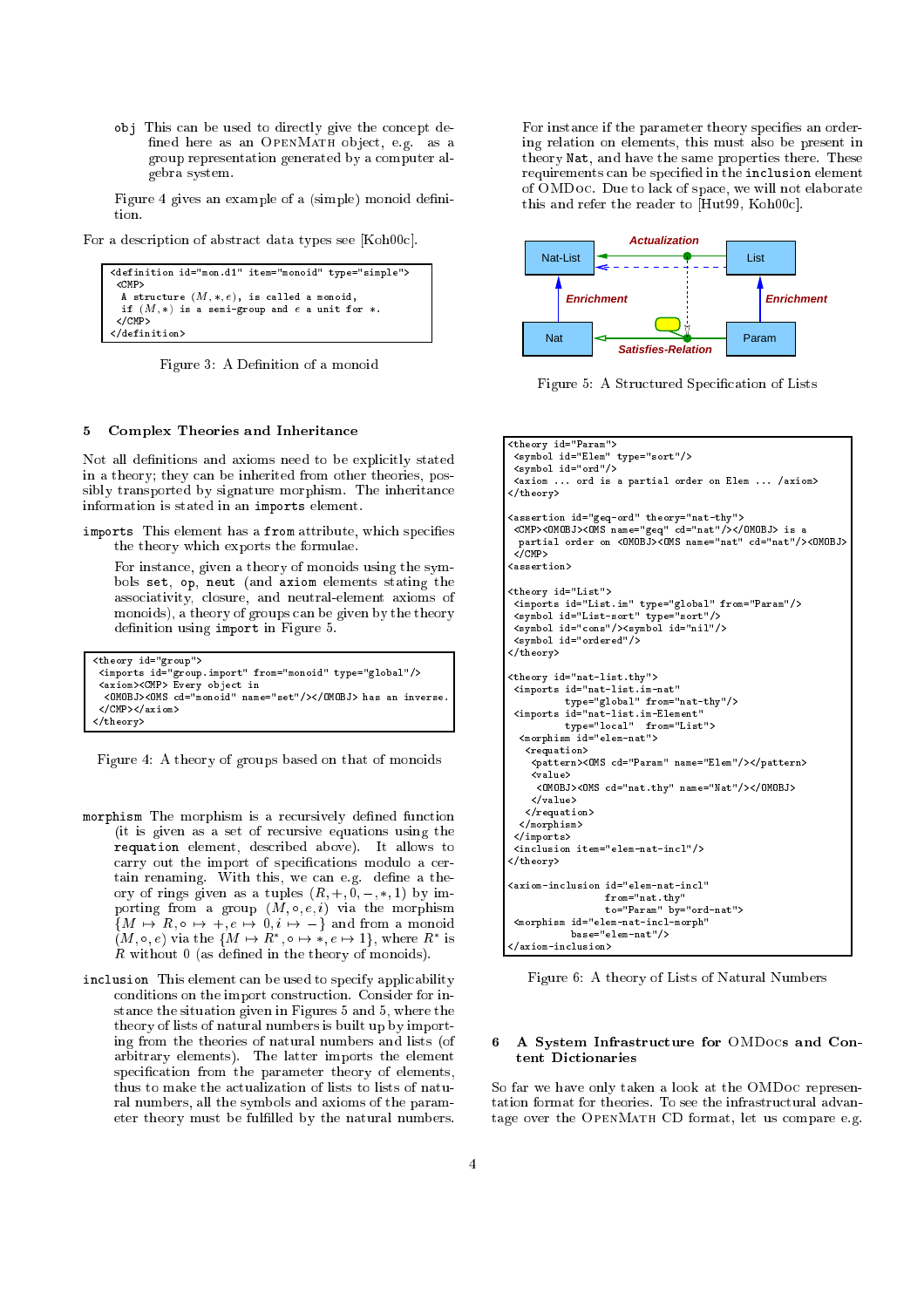the theories nat-list.thy given in Figure 5 and the theory of rings alluded to on page 4 with hypotheti
al equivalent  $CDs$ 

- readability We an use all the presentation me
hanisms developed in the context of the IDA project mentioned in se
tion 2; this allows to browse CD information as structured texts (as opposed to CD representations in XML, which is supported by the OPENMATH technology) on the web and to produ
e ni
e printed output.
- definitions The definitions, axioms, and theorems given in these theories an be expressed as CMPs and FMPs in CDDefinitions in the CD.

In fact, we have developed XsL style sheets that transform simple theories (see se
tion 4) into CDs and back [Koh]. This in particular allows to migrate all existing CDs into our proposed format.

- redundancy Note that in the translation back into CD format we loose the information whi
h of the properties are defining, and which just serve illustration purposes (they are te
hni
ally redundant, and add no further specification, since they are entailed by the defining properties).
- reuse both theories reuse other theories, by structured inclusion. The ring theory makes use of the monoid and group theories importing material via a renaming (CDUses does not allow this), and natlist.thy uses the parameterized theory list instantiating it with natural numbers. CDs for these theories would have to dupli ate multiply used theories, whi
h an lead to ombinatorial explosion, especially in the case of parametric theories.

Another pie
e of infrastru
ture whi
h an be used for providing OPENMATH infrastructure for managing content dictionary information is the MBASE system, a MATHWEB service that acts as a distributed mathematical knowledge base. We will not present the MBase system here  $(see [FK00, KF00]), but only look at some applications.$ MBase an be used to

- olle
t and integrate multiple CDs (in OMDo representation), in particular, it can be used as a web-based CD server.
- generate personalized sub-dominations or ments or linearizations of the stru
tured data based on a user model. This supports browsing and manipulating CD information in large systems that referen
e a great number of CDs.
- answer high-level queries about the existence of specific symbols, e.g. in cases where the actual CD a symbol is defined in is unknown.

#### $\overline{7}$ Conclusion

We have argued that for the specification and formalization of the meaning of mathemati
al symbols we need more support than is currently available from OPENMATH content dictionaries. We have proposed to use the OMDoc format { an extension to OpenMath that allows to represent the semantics and structure various kinds of mathematical doc $uments - as the basis for an infrastructure for conceiving,$ administering, viewing content dictionary information. As a do
umententered format, OMDo gives better readability than content dictionaries. With its structuring devices inspired by methods from the field of software engineering it allows for more concise and reusable specifications.

In the meantime, OMDo is adopted as an data inter change format for theorem provers and program verification systems (in
luding Isabelle, mega, Clam, Imps, and InKa). All of these provide a substantial amount of formalized mathematical theories, that can be used as CD information in the OPENMATH setting.

Of particular importance in this respect is the bridge between the CASL standard (Common Algebraic Specification Language) [CoF98] currently under development in Saarbrücken and Bremen. This software engineering standard attempts to solve a similar goal as the OPENMATH standard: the communication of meaningful mathematical objects over the net. While OPENMATH has concentrated on standardizing the representation of mathemati
al ob je
ts and web-based ommuni
ation, Casl has on
entrated on standardizing the specification of (mathematical) theories (i.e. ontent di
tionary information).

OMDo borrows from both standards and ombines the ideas in one system, thus it is well-suited as a basis for solving the semantics problem mentioned in the introduction. Together with the MBASE system, which can act as an interactive OMDoc/CD server (thus making CD information dynamic), OMDoc can eventually serve as a basis for the ontext problem mentioned there. This will however require a tighter integration with the protocol/control layer, which we intend to study in the near future taking  $[AK00]$  as a basis.